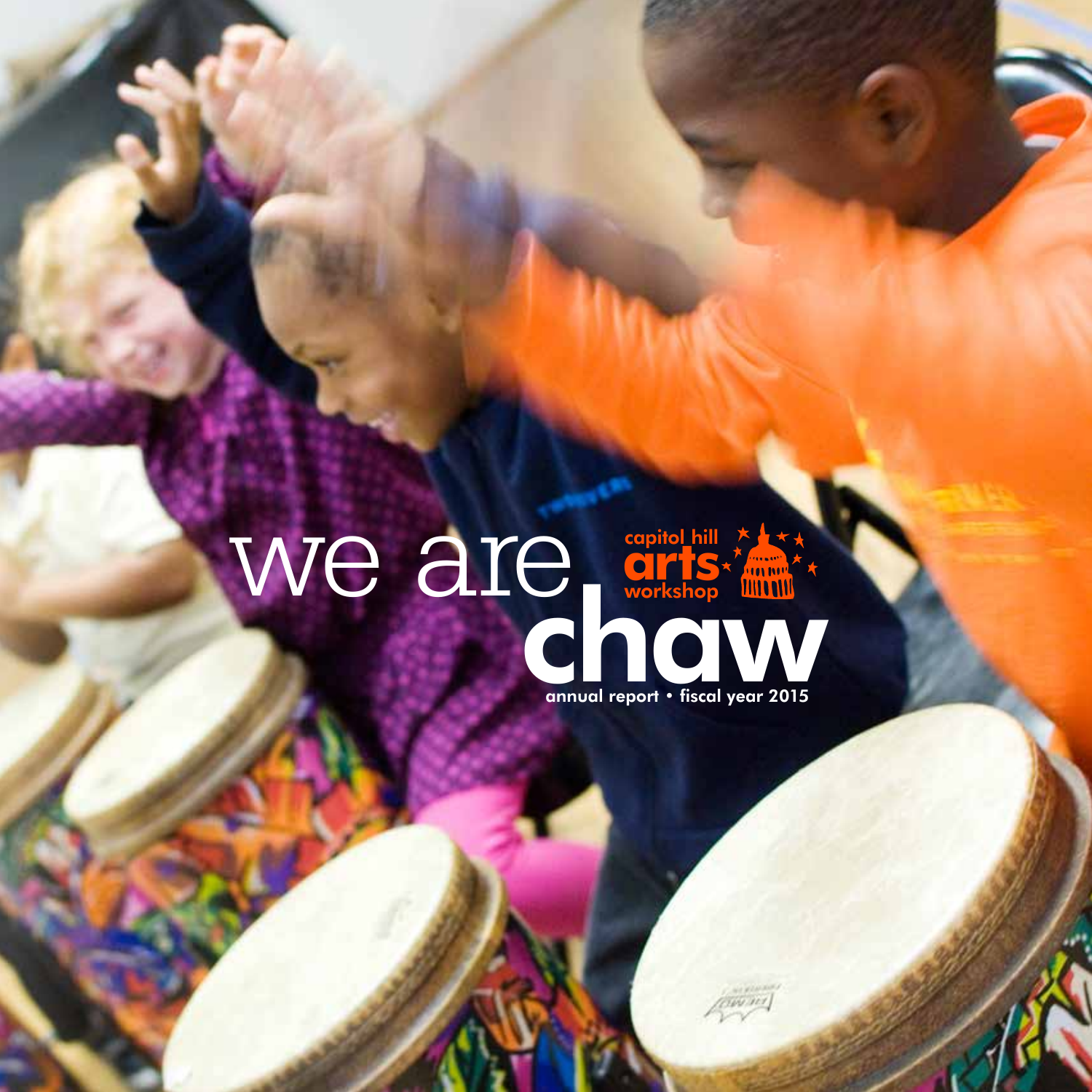We are so grateful for the support we receive from our community, students, artists, and donors. I want to especially highlight the long-term support of Circle of Muse members, who commit to donating to CHAW over a several year interval. Their multi-year pledges allow us to think bigger and make it possible for us to plan for the future. Two of our major highlights this year were a Music Residency at the KIPP Northeast Charter School and a spring break Mural Camp with high schoolers currently living at the DC General Homeless Shelter. We know that these are the kinds of projects that make a real impact in our community, and our goal is to make these more than one-time events. And they can be: with longer-term support, we can think longer-term, too.

At CHAW we think a lot about community and a lot about art. The two are vitally connected.

We've done the same thing with our

I am pleased to offer a snapshot of the achievements and impact of CHAW in our fiscal year 2015.

CHAW offers many levels of arts experiences in the Capitol Hill neighborhood and the surrounding areas. This year we completed public installations such as the whimsical alphabet street markers and a mural created by and for the homeless. Our classes transformed youth and adults from art viewers to art participants.

Creating art challenges us to explore and expose aspects of our inner selves. This takes a special sort of courage. We provide a supportive community to learn, participate, create, and celebrate through art.

programming internally. This year, we talked to many parents and stakeholders and created the New Youth Arts Program (YAP), to more fully encompass our function as a space to cultivate Creativity, Confidence, and Community through the arts. Thanks to our dedicated staff and board, this program change has resulted in exceeding our registration goals: bringing more art to more people in our community. With your support, we have been able to continue to offer our robust tuition assistance and transportation plans, which allow us to reach students who might not otherwise be able to access the arts.

You are an important part of this CHAWsome community. Thank you.

Jill Strachan Executive Director

a snapshot of FY15

*"CHAW enriches the lives of everyone involved with it through the arts, building bonds between people from all across the spectrum of humanity with laughter, paintbrushes, music notes, and dance. CHAW is a wonderful place that everyone should experience, for it would bring new joy into their lives as it has into mine. " - Summer Teen Intern* 

> *"Since college I have forgotten how to include creativity in daily life and lost appreciation for all of the opportunities in creating stories, I got some of that back in my class."*



*Ellen really owned " the idea of being a REAL artist. She saw herself in a new, exciting light, and it was amazing to see. She also learned a lot and benefitted from self expression too."*



quotes from CHAW class evaluations

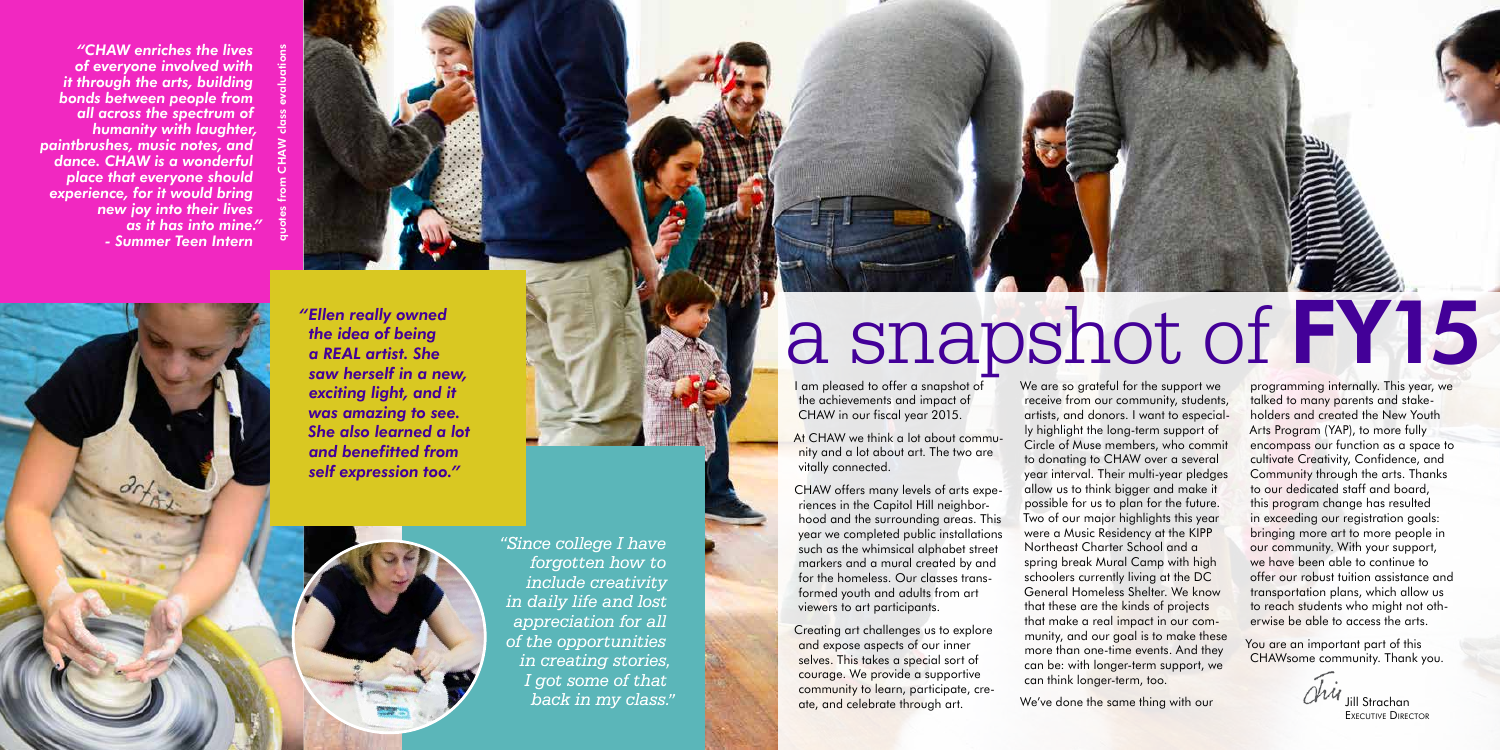*"My daughter's growing focus and pride in her dance abilities. It has given her so much poise!"*

# ISBE!"<br>
We are all control Hill resi-



CHAW is over 20,000 Capitol Hill resi dents and visitors who experience art through our installations, gallery events and public performances.

We are the celebrations, festivals and public displays of creativity, confidence and community through art.

CHAW is the youths and adults who challenge themselves to create and express themselves through classes and workshops.

CHAW is professional artists who support the creative growth of our students.

Through classes, performances, and exhibitions in visual and performing arts, CHAW brings together diverse segments of the population to connect through the transformative power of creativity.

*"I liked getting feedback on the pictures I took for the homework assignment. It really helped push me to get better!"*

> *We are always surprised how CHAW keeps " getting better and better. Every one of your teachers has great enthusiasm, patience, and love for the children and their parents. It is a very warm and welcoming environment for all."*

*The camaraderie that "the program managed to foster in a group of children that were only together 45 minutes a week."*

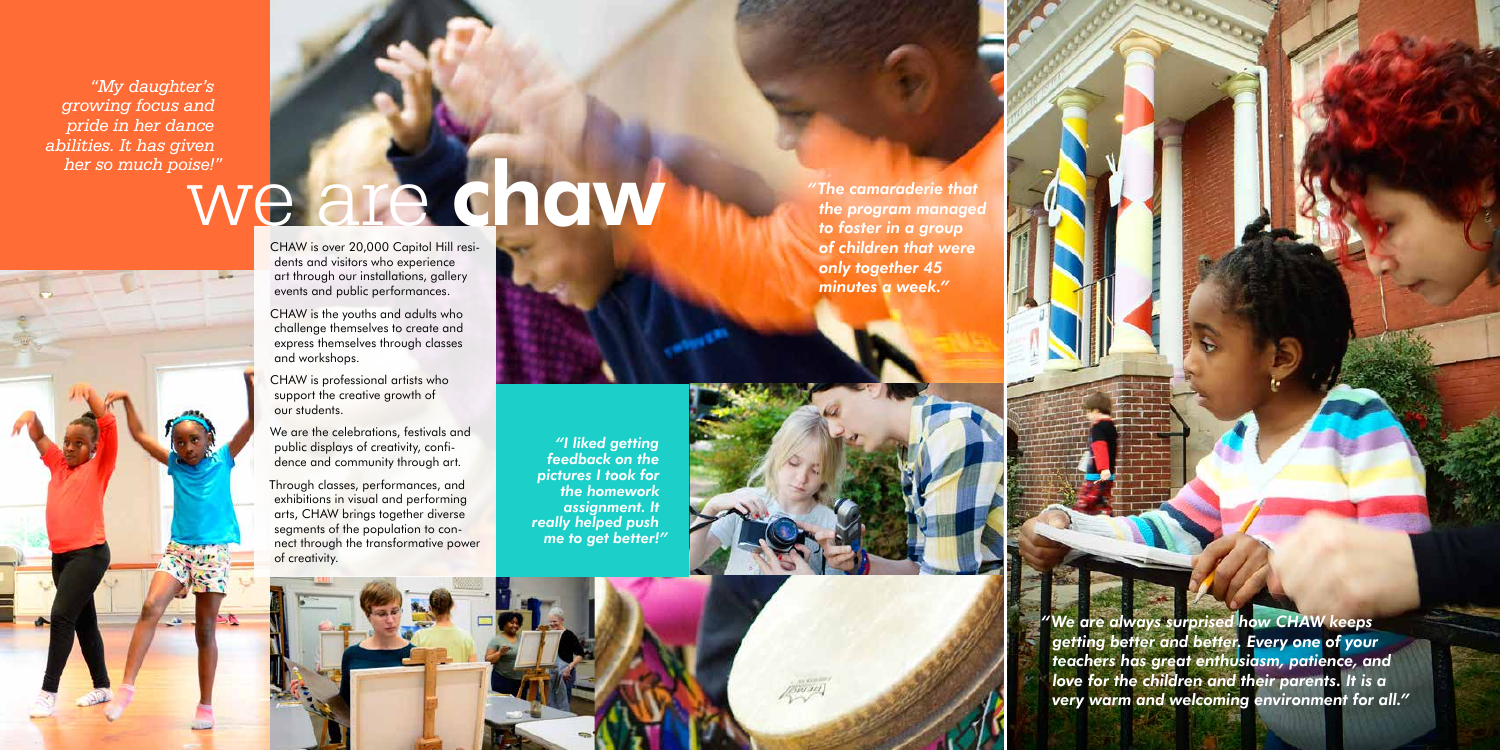## *"My child has blossomed in Miss Heidi's ballet classes, both in a ballet performance sense and in a personal confidence sense."*

### **During FY15**

- The CHAW Youth Arts Program (YAP) offered **192** after-school classes attended by over **900** children.
- **277** children attended **21** arts-oriented summer camps
- **400** adults attended over **121** classes
- Over **300** events including drawing workshops, exhibits, and theatrical performances.
- Over **2000** community members visit every month.
- Our theater hosted **10** productions, including **3** by Taffety Punk Theatre Company, our theater-in-residence.
- The CHAW Gallery hosted **4** juried exhibits and **3** solo shows by the Capitol Hill Art League; and **4** exhibits featuring work by CHAW adult students and teaching artists.
- We extended studio and performance space to 16 private and public arts groups for their events.

Taking a class at CHAW transforms the student from an art-observer to an art-creator. Instruction in visual arts, music, dance, theater, and creative writing is a core function of CHAW. Our workshop facility includes a dance studio–which doubles as a recital hall–paint studio, black box theater, art gallery, complete ceramics/pottery studio, a photography darkroom (the only "open" darkroom in D.C.), private music instruction studios, and business offices.

# chaw at home



*"The class taught my son to go out of his comfort zone."*

*I just keep signing up. I signed up at first " after searching for a drawing class, but now I don't think I would want to go anywhere else to take a drawing class. I enjoy taking them at CHAW; it's so welcoming and people are there to have fun and enjoy being creative or learning a new skill."*

> *"In the process of learning to create pottery, I also learned—and am still learning!—how to slow down, be in the moment, and have confidence to keep going when things are a little rough."*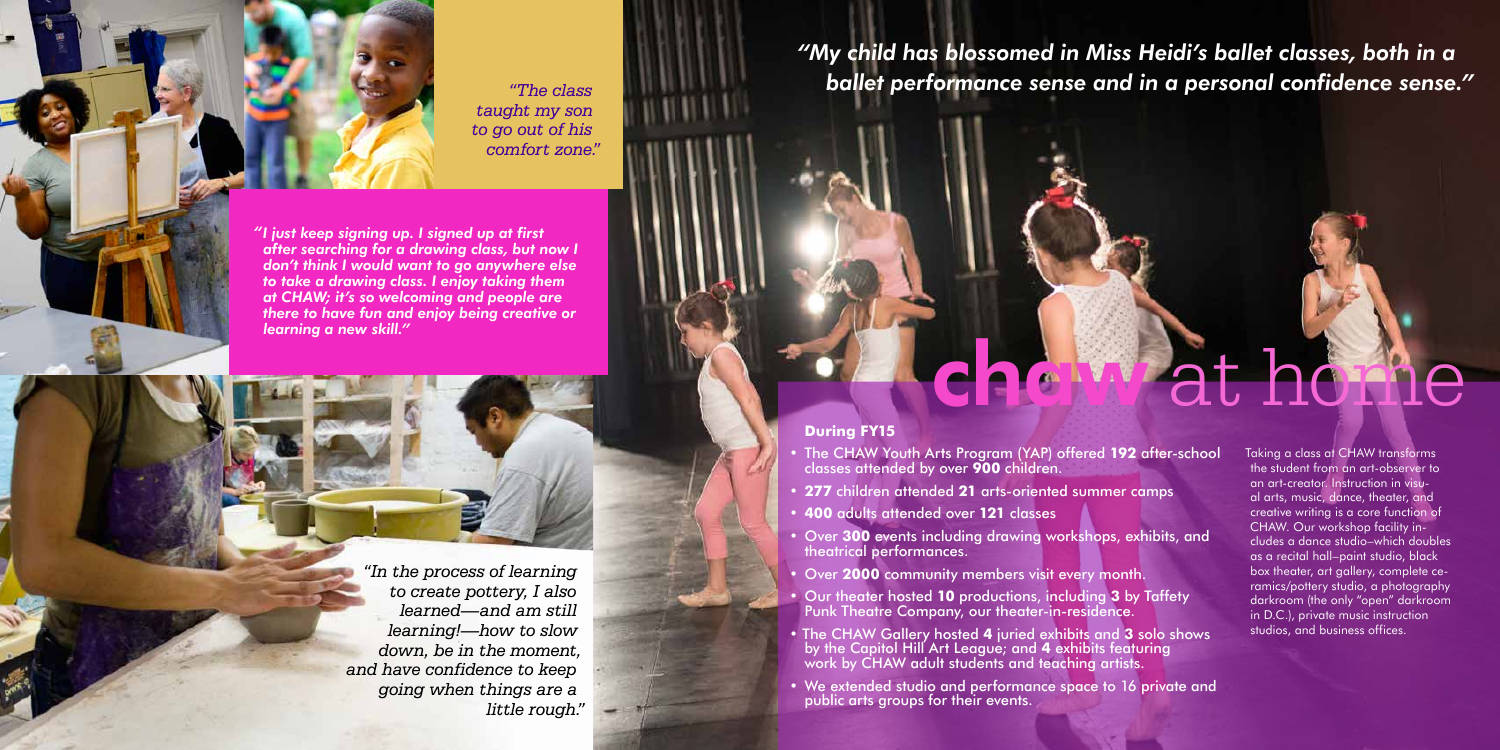*Location and schedule are " important, but on the Hill there are a lot of options. The feel of the community at CHAW is what keeps us coming back."*

### CHAW at School

This year CHAW launched a music residency program at the KIPP Northeast Academy. Professional musicians instructed students in musical performance, technique and instrument maintenance. Students rehearsed and performed in ensemble groups and as a full orchestra.

### CHAW in the Community

CHAW and the DC Commission on the Arts and Humanities sponsored the mural project at the DC General Homeless Shelter. The project challenged homeless youth to create and share images portraying their dreams and aspirations. The mural was executed under the supervision of CHAW teaching artist Kate DeCiccio.

We completed the installation of the Capitol Hill Alphabet Animal Art Project, supported by the DC Depart-ment of Transportation. Ten animal sculptures produced by local artists now animate street signs in our neighborhood.

 And we are always looking for more to do. CHAW is continually evolving to meet the needs of the community.



*I am impressed that " such young kids were exposed to complex musical rhythms and melodies. Most music classes for little ones keep it simple, but I think it was great for my son to be exposed to things like 5/4 time!"*

# chaw beyond the walls



*"I was surprised to learn that such a great resource as CHAW was in that location—I had no idea it was there!"*

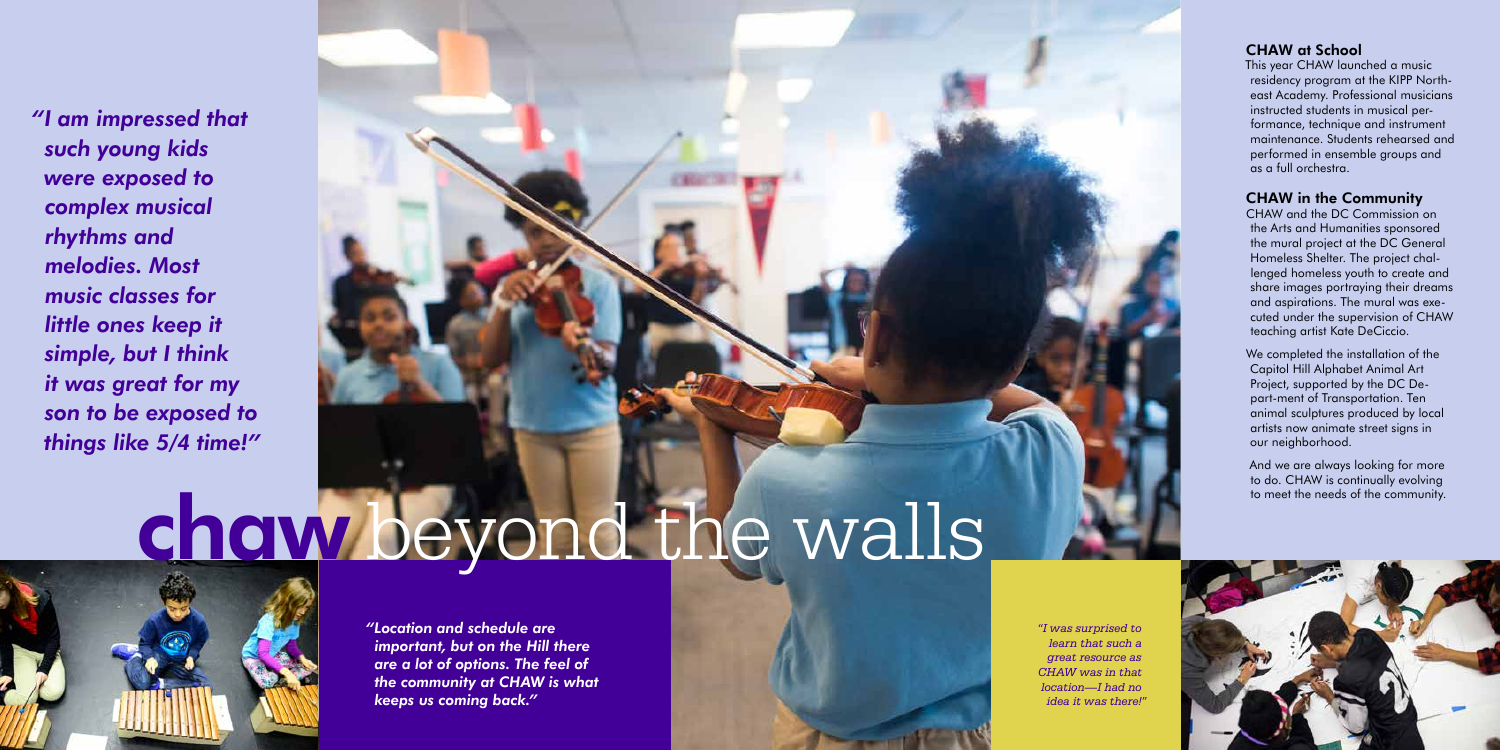Circle of Muses Special thanks to the Circle of Muses, who donate not just once a year, but pledge over three years to sustain the CHAW we know and love. Anonymous Frank S. Albinder Taka Ariga and Jeremy Ames John Bohman and Louise Van Horne David and Judy Bonior Matthew Brown Diana Bruce and Bart Oosterveld In Memory of Helen W. Carey Heidi & Manuel Charpentier Mike Belki and Jenny Cheek Patrick Crowley Robert & Bella Dihn-Zarr Bea Edwards and Franklin Morring Heather Foley Mark & Laurie Gillman Kelly Jones and Peter Grimm Phil Guire, Sarah Wilson, Josephine & Catherine Guire David Hamill Jane Hoffman and Jill Strachan Herrin Hopper Patricia & Chad Jackson Colleen Jolly Anna & Andrew Kompanek Tom & Sharee Lawler Deirdre and Andrew MacWilliams D. Richard Maurey Jr. Beth & Greg McHugh Jennifer Newton Maryam & Alex Nock Sarah Perz and Hugh Dobson Candy D. Schibli Linda Spector and Peter Jacobson Tip & Connie Tipton Linda B. Walker Noris Weiss Malvey Jenny & Eric Werwa Bella Dinh-Zarr & Robert Zarr



Acqua al Due Balkan Concepts, LLC Capitol Hill Dental Group Capitol Hill Yoga, INC Coldwell Banker Residential Broker, Capitol Hill Compass Real Estate CustomInk Campaigns Dantes Partners DC Access DC Brau Brewing, LLC Eng Garcia Properties First Savings Mortgage Corporation Frame of Mine Fulcrum Properties Group Ginkgo Gardens Hill Auto Repair Jems Optical, LLC Joel Nelson Group John P. Smith Real Estate Johnson Law Group Laird Norton Family Foundation Lavagna Monarch Title, Inc. Mr. Henry's Peter Grimm, Realtor The Smith Team Poppy Metals, LLC RE/MAX Advantage Realty Ken Milner, Realtor Schneider's of Capitol Hill Tech Painting Company, Inc. The Law Offices of James M. Loots PC The Menkiti Group The National Capital Bank of Washington, DC Thomas Jenkins and Company Topher Cushman Real Estate Waatime

### Statement of Financial Activities\*

|                                             | <b>Actuals</b><br>as of 8/31/15 | <b>Approved</b><br><b>FY15 Budget</b> |
|---------------------------------------------|---------------------------------|---------------------------------------|
| Revenue                                     |                                 |                                       |
| <b>Total Earned</b>                         | 713,322                         | 737,368                               |
| <b>Total Contributed</b>                    | 656,905                         | 574,600                               |
| <b>Total Revenue</b>                        | 1,370,227                       | 1,311,968                             |
| <b>Expenses</b>                             |                                 |                                       |
| <b>Program Expenses</b>                     |                                 |                                       |
| <b>Art Instruction</b>                      | 810,385                         | 818,519                               |
| <b>Community Programs</b>                   | 214,197                         | 207,345                               |
| <b>Total Program Expenses</b>               | 1,024,582                       | 1,025,864                             |
| <b>Support Expenses</b>                     |                                 |                                       |
| <b>Administrative</b>                       | 152,690                         | 134,968                               |
| <b>Development</b>                          | 157,109                         | 149,440                               |
| <b>Total Support Expenses</b>               | 309,800                         | 284,408                               |
| <b>Total Expenses</b>                       | 1,334,382                       | 1,310,272                             |
| <b>Net Unrestricted Income</b>              | 35,846                          | 1,696                                 |
| <b>Restricted Activity</b>                  |                                 |                                       |
| <b>Temporarily Restricted Contributions</b> | 182,289                         | 10,000                                |
| <b>Releases to Unrestricted</b>             | $-206,154$                      | $-10,000$                             |
| <b>Net Restricted Activity</b>              | $-23,865$                       | O                                     |
| <b>Total Net Income</b><br>*unaudited       | 11,981                          | 1,696                                 |

## CHAW THANKS<br>Consers CHAW THANKS

### Sponsors

### Government and Private Foundation Awards Received in FY15

Anonymous Bernard Myers Fund for the Performing Arts Brother Help Thyself Capitol Hill Community Foundation DC Commission on the Arts and Humanities Louise P. Zanar Fund Morris and Gwendolyn Cafritz Foundation Nationals Dream Foundation Share Fund Steele Family Foundation

## ahow financials

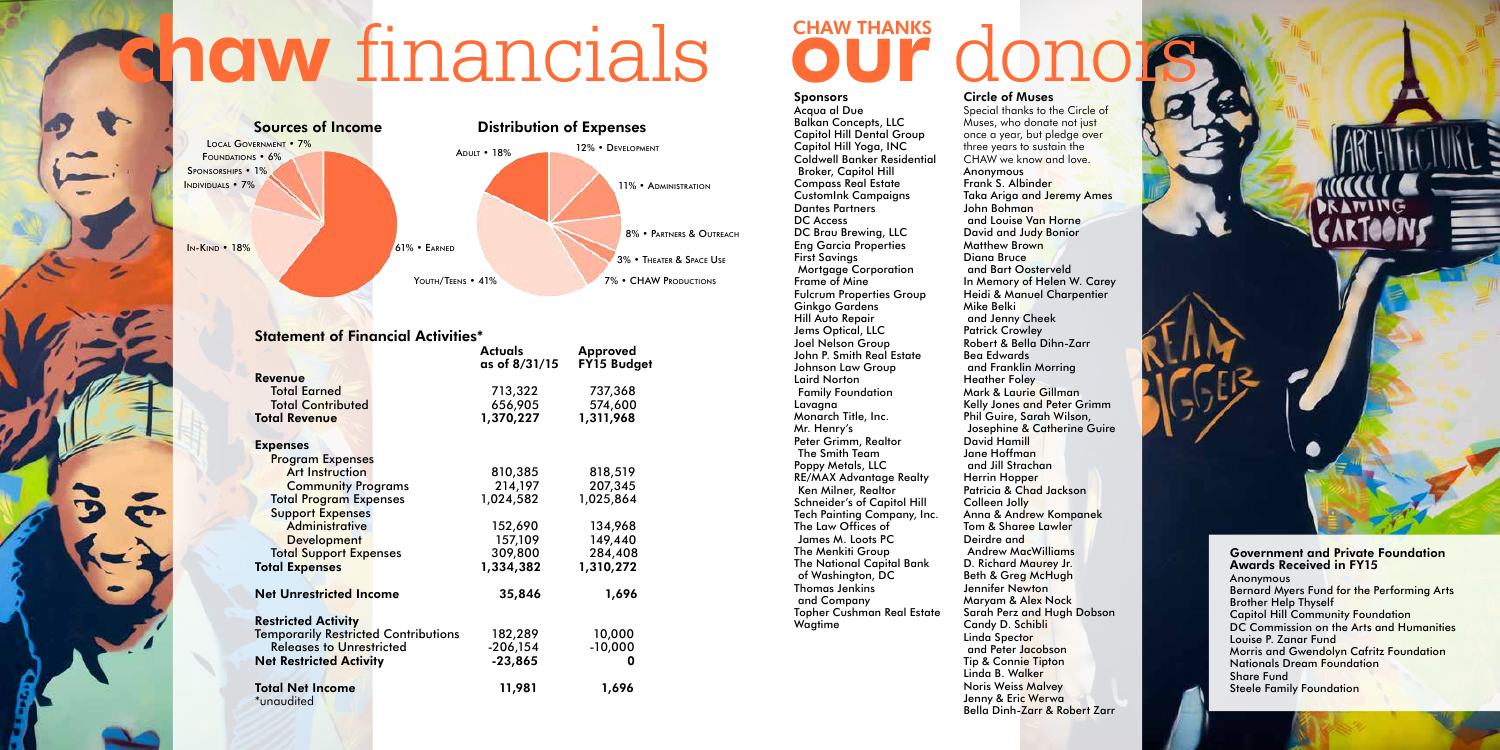**CHAWstars MONTHLY DONORS** Amy Dawson Brian Huseman Edward Wood Harley K. Branson Joan Biella Michael Freeman Sarah Gagle William Hauck

### Donors

Mary Ellen Abrecht Kristin Adair Marilyn Adams Blair Ainsworth Maya Ajmera Sarah Alkenbrack Kenn Allen Neil Alvin Levy Ann Andrews Kasse Andrews Weller Anonymous Kristine Aulenbach Kristen Babbs Phil Bansal Betty Barnett Paul Barstow Margaret Bartelme Amanda Bell Martin Bell Jessica Berman Julie Blechman Susan Bloom Gary Blumenfeld Amanda Bogden Donna Boss Jenifer Boss Elise Bowman Kathryn M Braeman Patricia Braun Vicki Breman Bruce Brennan Stephen Brennwald Donna Breslin Alita Brown Sara Brown

Suzanne Brown Jeanne Broyhill Elizabeth Bruns Jeffrey Bugno Jessica Bul Jill Burdick-Zupancic Andrew Burness John Burrows George Burton Judy Canning Lori Cannon Victoria Cardone Angela Carlson Sarah Carr Jill Cashen Lauren Cattaneo Paula Causey Doris Celarier William Chadbourne Lindsey Chapman Marilyn Christiano Sarah Christianson Gina Clapp Connie Clarke Charlotte Cluverius Julius Cohn Joey and Berit Coleman Kimberly Coleman Anne Collins Cora Collins Martine Combal Mary Combal Laura Conner Cynthia Cook Dylan Cors James Cox Louise Crane Suzanne Cross William A. Crowley Jim Crowley Louise Crowley Craig Curtis Nicky Cymrot Anne DarConte Jonathan Davis Keith Davis Katherine Dawes

Madeline Delahan Doug Delano Eric deWaardt Diane Dewhirst Kathryn DeWitt Hubert Dobson Nancy Doellgast Jane Dollinger Stacey Downey Marian Drake Victoria Dunning Tim Dwyer Fynnette Eaton Deborah Edge Andrea Edmundson Carol Egan-Ball Melanie Egorin Andrew Elias Meggan Ellingboe Paul Etter Peter Eveleth Meredith Fascett Maureen Feely Colin Finan Leila Finucane Michael Fitzgerald Jennifer Flather Andrea Fooner Alexandre Fowler Mary Fraker Ivan Frishberg Kay Fuller Virginia Gano Jill Gelman Michael Godec Jean Godwin Iris Goodman Denise Goodnow Anna Greenberg Frank Guzzetta Daniel Haas Jayson Hait Mary Hallam James Hamerski Tara Hamilton Kimberly Hamm Craig Hammerberg James Hardin Barry Harrelson Janne Harrelson Laura Hawxhurst C. Paul Heins Germaine Henderson Diego F Hernandez

Gary Hess Rayner Hesse Jefferson Hill Carole Hirschmann Melissa Ho Lynne Holland Charles Hollenkamp Sarah Holmes Kathleen A Horan Cara Huang Martha Huizenga Vincent Iannacchione Kay Jacks Judith Jacobs Hannah Jacobson Jamie Jaramillo-Vallejo Jason Johnson Robert Justus Maggie Kasperski Kitty Kaupp Tatiana Kaupp Debra Keats Ivy Ken Cora Lee Khambatta John Klinovsky Kelly Knutsen Gayle Krughoff Marcus Kyd Dr. Greg Lavecchia Stephen Lawlor Nancy Lazear Emery Lee Wan Lee Jacqueline Lemire Jean Leon Tambra Leonard Jen Lesar David Levine Oliver Lewis Mark Lindamood Samantha Linkins Danielle Liquori Shirley Longshore Shirley Loo Elena MacFarlane Kerry Maher Jo-Anne Mahony William Malley Andria Mann Aryani Manring Leslie Mansour Livia Mansour Robert Mantel Katharine Matthews

Amy Mauro Constance Mauro Alvin Mayes Kathleen McCarry Amelia M. McCarthy John McCarthy Elizabeth McCluskey Karen McCluskey Katherine McGraw Rachel McGreevy Adele McHugh Virginia McMullan Alison McNally Sarah McPhie William McVay Christopher Miller Victor Miller Aaralyn Mills Dr. Gary Mintz Christopher Mitchell Theresa Moller Amy Moore Eva Moore Sue Moore Ten Morrow Roger Munter Undine Nash Kristine Navarro Brandon Nedwek Michael Nephew Audrey Kim Ngeow Jean Nordhaus Alice Norris Linda Norton Durinda & Francis O'Brien Eleni O'Donovan Mike Oligmueller Donna Oti Karin Ottesen James Papian Stephen Pearcy Laurence Pearl Philip Peisch Dale Perz Breelyn Pete Danica Petroshius Melanie Phung Debra Pincus Rachel Pittluck Valerie Platz Martha Pope Paul Preston Mary Procter Carol Quillian

Mary Quillian Helms Debby Rager Lillian Ramsden Dean Reichard Jill Robinson Monica Rochelle Crump Victor Romero Carolyn Rondthaler Kathleen Rooney Thomson Elisa Root Helen Root Shirley Rosenfeld Erin Roth Jordana Rubel Martin Rundle Marcia Salkin Amy Minert Salunga Edward Bryan Samuel Brandie Sasser Jamie Schafer Barbara Schelstrate Nancy Sefko Jeffrey Seltzer Shanti Sethi Erin Sheehy Patricia Sheehy Marty Shipley Lindsay Shuba Linda Simon Paris Singer Emily Skidmore Gene Smith Philip Smith Kathleen Solomon Gail Spane Susan Spector Jacquelyn Spence Conn Sarah Stauderman Mary Jane Steele Andrew Stephenson Gail Stern Elizabeth Stetson Jennifer Stoloff Marie Stump Peter Summerville Linn Swanson Sam Sweet Ken Takeda Drury Tallant Joan Tetrault Adrianne Threatt Kristin Thurnher Andrew Tibbetts Emily Toll

Arlene Tonoff Helena D Trimmer Joel Truitt Patricia Tuohy Benjamin Turner Allyson Vento Quiros Victor Kathleen Vokes Sarah Von der Lippe Elisabeth Wackman Geetha Waehrer Susan Wagner Linda Walker Christie Walser Lindsey S Walter Jayne Ware Monica Warren-Jones Margaret Washnitzer Eric T Wasserman Ruth Ellen Wasem Jeffery Watson Carol Wayman Makeda Weaver Keith Werwa Joyce West Stacie West Rebecca Westcott Jemma Weymouth Emma Whalan Arthur Wheelock Carol Ann White Rae White Laura Wilcox Robert Williams Second Wind Chorus Ricardo Winterstein Marian Wiseman Sara Wiskerchen Phyllis Wolfteich Carol Wolosky Taryn Woods Morrissey Patricia Woolsey Sue Wrbican Peggy Yang Abby Yochelson Gregor T Young E. C. Ziegler

## **CHAW THANKS COONORS**

Every effort has been made to compile an accurate list of CHAW's donors. If your generosity has been omitted, please contact Lindsey S. Walter at lwalter@chaw.org so we may correct our records. Thank you!